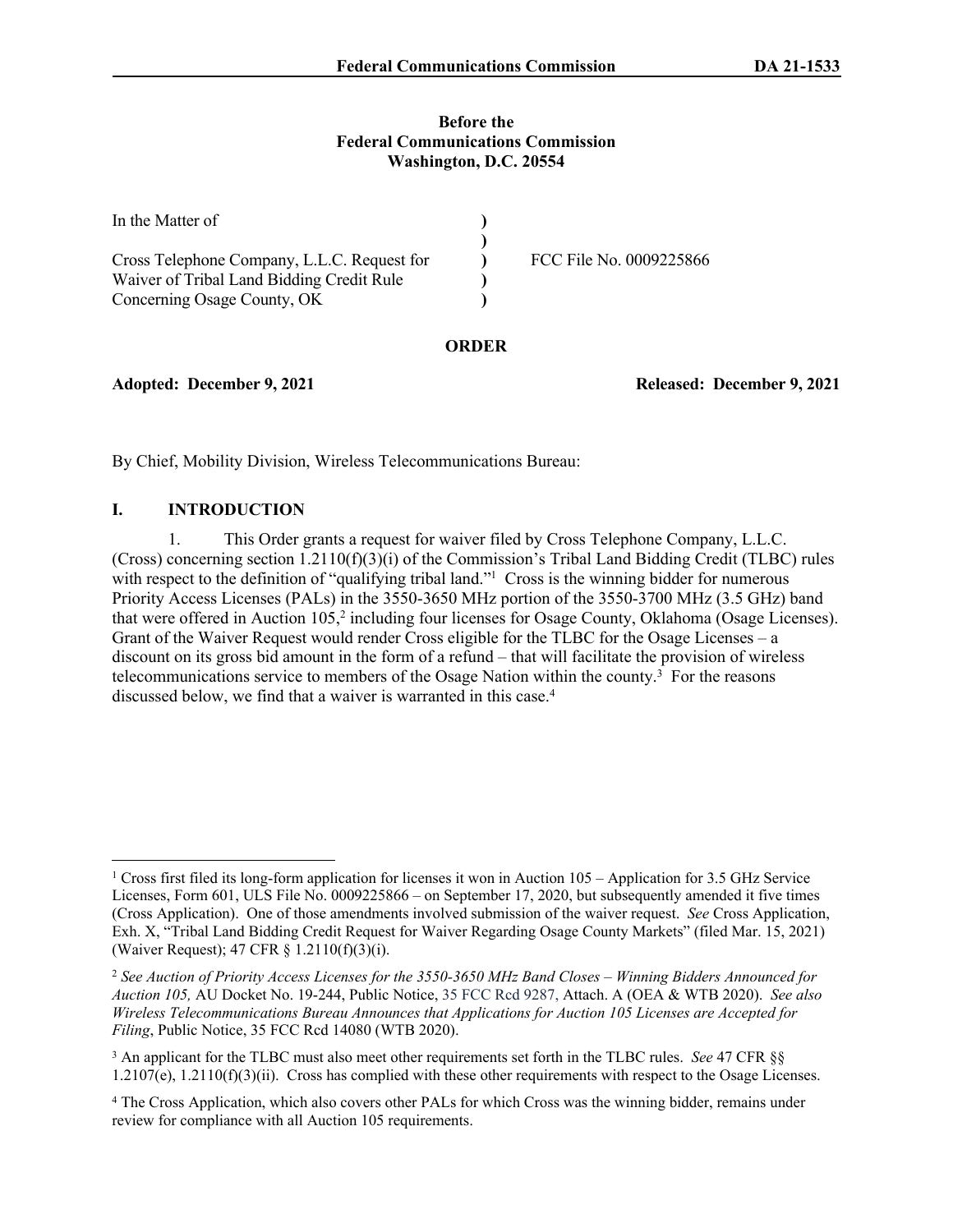## **II. BACKGROUND**

2. In 2000, the Commission adopted the TLBC rules and policies to encourage wireless telecommunications carriers to deploy facilities and provide service to individuals living on Tribal lands.<sup>5</sup> The Commission recognized lower-than-average telephone service penetration rates, noting that "Indian tribes live in some of the most isolated areas of the United States, locations that telecommunications carriers find especially expensive to serve."<sup>6</sup> The Commission further observed that "communities on tribal lands have had less access to telecommunications services than any other segment of the U.S. population."<sup>7</sup> It concluded that offering "properly targeted [Tribal land] bidding credits" would serve the public interest "because they will encourage participation in auctions by those businesses, both tribal and non-tribal, that are most likely to be interested in and capable of serving tribal lands, . . . and will help to mitigate the economic risk associated with this type of service."<sup>8</sup> The Commission noted that obtaining the lowest cost for providing basic telephone service to such Tribal areas might require use of a terrestrial wireless technology, a satellite technology, or a combination thereof.<sup>9</sup>

3. To "ensure that credits are targeted to those tribal communities with the greatest need for access to telecommunications service," the Commission established a threshold wireline telephone penetration rate well below the national average penetration rate based on the U.S. Census Data as a criterion for TLBC eligibility, i.e., a threshold wireline telephone penetration rate of 70% or less for a "qualifying Tribal land, noting that 70% was "equivalent to 75% of the average nationwide telephone penetration rate (94%)" (based on the 1990 U.S. Census Data).<sup>10</sup> The Commission noted that "*by virtually any measure*, communities on tribal lands have historically had less access to telecommunications services than any other segment of the population," likely due to their "geographic remoteness, sparse population clusters, low income levels and high unemployment rates."<sup>11</sup> Continuing its efforts in that same proceeding to "further [the] goal of ensuring that tribal lands have access to affordable, quality telecommunications services,"<sup>12</sup> the Commission subsequently modified the rules and procedures to enhance the incentives to auction participants. This included raising the wireline penetration rate threshold to 85% or less to increase the number of qualifying Tribal lands and further encourage participation in the TLBC program, noting that 85% was still well below the national average penetration rate (based on the 2000 U.S. Census Data) and would achieve the Commission's objective to target Tribal communities with the greatest need.<sup>13</sup>

<sup>5</sup> *See generally Extending Wireless Telecommunications Services to Tribal Lands*, WT Docket No. 99-266, Report and Order and Further Notice of Proposed Rule Making, 15 FCC Rcd 11794 (2000) (*TLBC First R&O*).

<sup>6</sup> *TLBC First R&O,* 15 FCC Rcd at 11797, para. 5 and n.7 (citation omitted).

<sup>7</sup> *Id.* at 11798, para. 8.

<sup>8</sup> *Id.* at 11800, 11802, paras. 16, 19.

<sup>&</sup>lt;sup>9</sup> *Id.* at 11797, para. 5 and n.7 (citation omitted).

<sup>10</sup> *Id.* at 11798, 11802-83, paras. 8-9, 22 (discussing the penetration rates among Tribal communities).

<sup>11</sup> *Id.* at 11798-99, paras. 8-10 (emphasis added).

<sup>&</sup>lt;sup>12</sup> Extending Wireless Telecommunications Services to Tribal Lands, WT Docket No. 99-266, Third Report and Order, 19 FCC Rcd 17652, 17652, para. 1 (2004) (*TLBC Third R&O*).

<sup>13</sup> *TLBC Third R&O,* 19 FCC Rcd at 17658-59, paras. 16-18. The other rule modifications (i) provided more time for applicants to negotiate service with Tribal government authorities and submit the requisite certifications to the Commission, *see Extending Wireless Telecommunications Services to Tribal Lands*, WT Docket No. 99-266, Second Report and Order and Second Further Notice of Proposed Rulemaking, 18 FCC Rcd 4775, 4778-79, para. 10 (2003) (*TLBC Second R&O*), and (ii) increased the credit amounts available, *see TLBC Third R&O,* 19 FCC Rcd at 17658- 59, paras. 16-18.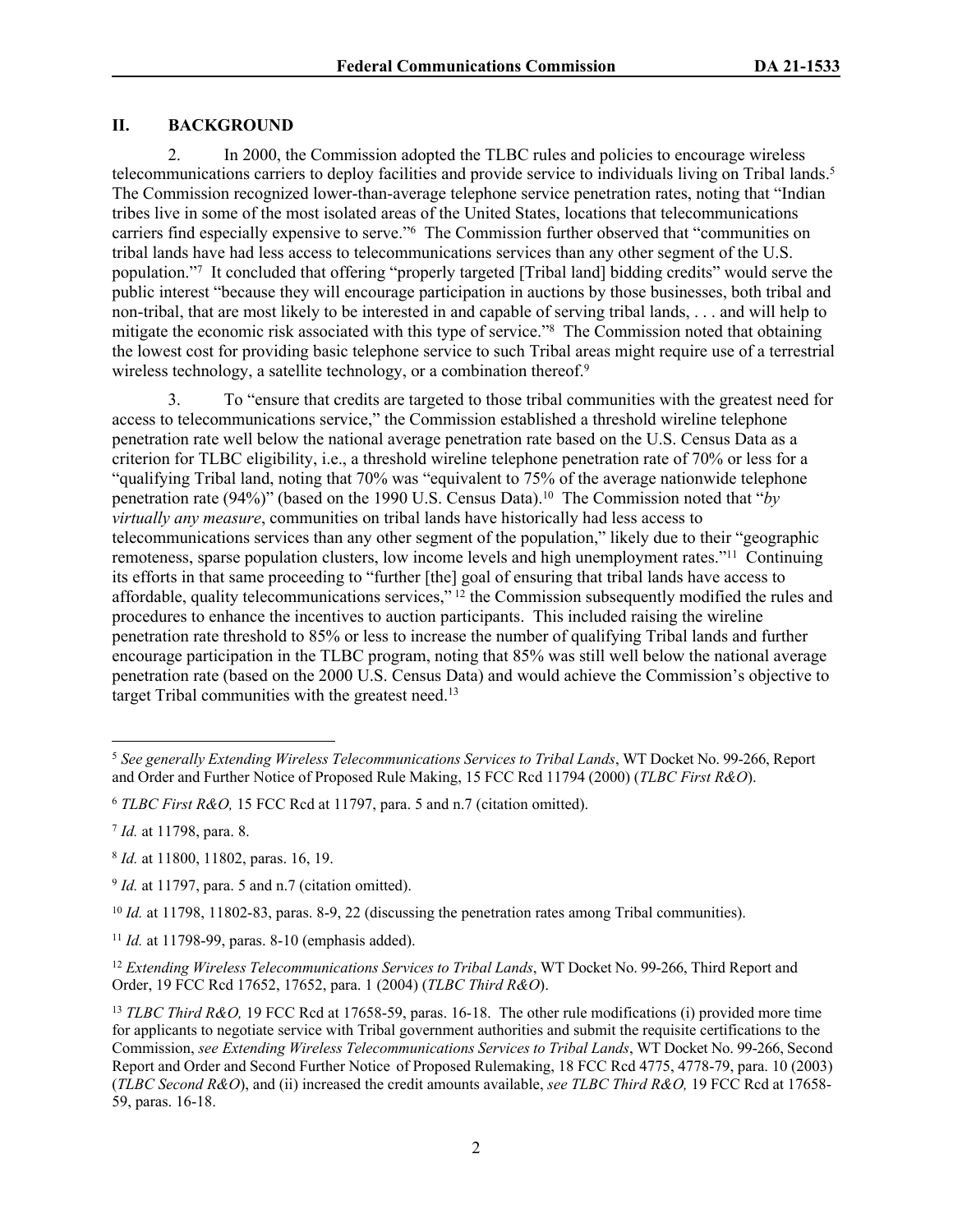4. Under the Commission's current rules, a winning bidder seeking a TLBC must certify (among other points) that it intends to provide telephone service to a "qualifying tribal land," defined as a "federally recognized Indian tribe's reservation, Pueblo, or Colony, including former reservations in Oklahoma . . . that has a wireline telephone subscription rate equal to or less than eighty-five (85) percent based on the most recently available U.S. Census Data."<sup>14</sup> Any Tribal land with a higher wireline telephone subscription rate is not "qualifying" under the rule, rendering an applicant proposing to serve such area ineligible for the TLBC.<sup>15</sup>

5. Cross is a privately held, family-controlled entity that, together with its affiliates, currently holds spectrum authorizations in predominantly rural areas in Oklahoma, offering a variety of telecommunications services in rural and remote areas, including the Osage Nation former reservation in Osage County, Oklahoma (Osage OTSA) and other qualifying Tribal lands.<sup>16</sup> Cross's affiliate, Cim Tel Cable, LLC, plans to use the Osage Licenses to provide a wireless telecommunications and broadband network serving parts of the Osage OTSA.<sup>17</sup>

6. The most recent official U.S. Census Data that show wireline telephone subscription rates as a discrete data point are from 2000.<sup>18</sup> According to the 2000 U.S. Census Data, the wireline telephone penetration rate for the Osage OTSA is 95.20% – above the "85% or less" requirement for a qualifying Tribal land under section  $1.2110(f)(3)(i).$ <sup>19</sup> Cross argues that such data are "inaccurate and overstate.

<sup>14</sup> 47 CFR § 1.2110(f)(3)(i). Reflecting the Commission's recognition that "the tribal governments are uniquely situated to monitor the deployment of service on their lands and ensure that carriers who obtain [the TLBC] meet the requirements of the program" (*TLBC First R&O*, 15 FCC Rcd at 1800-01, para. 17), the rules also require the applicant to provide certification from the Tribal government authority that: (i) it will allow the bidder to site facilities and provide service on its Tribal land(s), in accordance with Commission rules; and (ii) it has not and will not enter into an exclusive contract with the applicant precluding entry by other carriers, and will not unreasonably discriminate against any carrier. 47 CFR  $\S$  1.2110(f)(3)(ii). Cross has provided this certification with respect to the Osage Licenses. *See* Cross Application, "Osage Nation Tribal Certification" (filed March 15, 2021).

<sup>&</sup>lt;sup>15</sup> The TLBC is in addition to, and separate from, any other bidding credit offered in an auction and for which a winning bidder may qualify, e.g., small business credits and rural service provider credits. *See, e.g., Auction of Priority Access Licenses for the 3550-3650 MHz Band; Notice and Filing Requirements, Minimum Opening Bids, Upfront Payments, and Other Procedures for Auction 105; Bidding in Auction 105 Scheduled to Begin June 25, 2020*, AU Docket No. 19-244, Public Notice, 35 FCC Rcd 2140, 2204, para. 225 (2020). Not all auction applicants proposing to serve Tribal lands within their license areas apply for the TLBC.

<sup>&</sup>lt;sup>16</sup> The various services offered by Cross and its affiliates include Internet access, wireline, voice, and video services as well as fixed and mobile wireless voice and data services. *See* Cross's Auction 105 Ownership Disclosure Information, Form 602, ULS File No. 0009261908 (filed Oct. 14, 2020) (Cross Ownership Report). The Commission's definition of "qualifying tribal land" in 47 CFR  $\S$  1.2110(f)(3)(i) includes former reservations in Oklahoma. The Census Bureau has established Oklahoma Tribal Statistical Areas (OTSAs) in consultation with federally recognized Tribes in Oklahoma to represent the former reservation boundaries that existed prior to Oklahoma statehood. *See* United States Census Bureau, *Definitions of the American Indian and Alaska Native Geographic Areas* (Aug. 30, 2018), [https://www.census.gov/programs-surveys/geography/about/glossary/aian](https://www.census.gov/programs-surveys/geography/about/glossary/aian-definitions.html)[definitions.html.](https://www.census.gov/programs-surveys/geography/about/glossary/aian-definitions.html) We thus use the term Osage OTSA to describe the Tribal land at issue here, which is coextensive with Osage County.

<sup>17</sup> Cross and Cim Tel Cable, LLC (Cim Tel) are commonly owned and controlled. *See* Cross Ownership Report. Cross plans to lease the Osage Licenses to Cim Tel for deployment of a telecommunications and broadband network. *See* Waiver Request, Attach. C (Letter from Robert Mark Kirk, Director, Osage Nation Information Services, to FCC (March 11, 2021) (Osage Nation Letter)).

<sup>&</sup>lt;sup>18</sup> The U.S. Census Bureau previously (including the 2000 Census) asked a separate question that isolated wireline subscription rates. In the 2010 Census and 2020 Census, persons were not surveyed about wireline telephone subscriptions separately.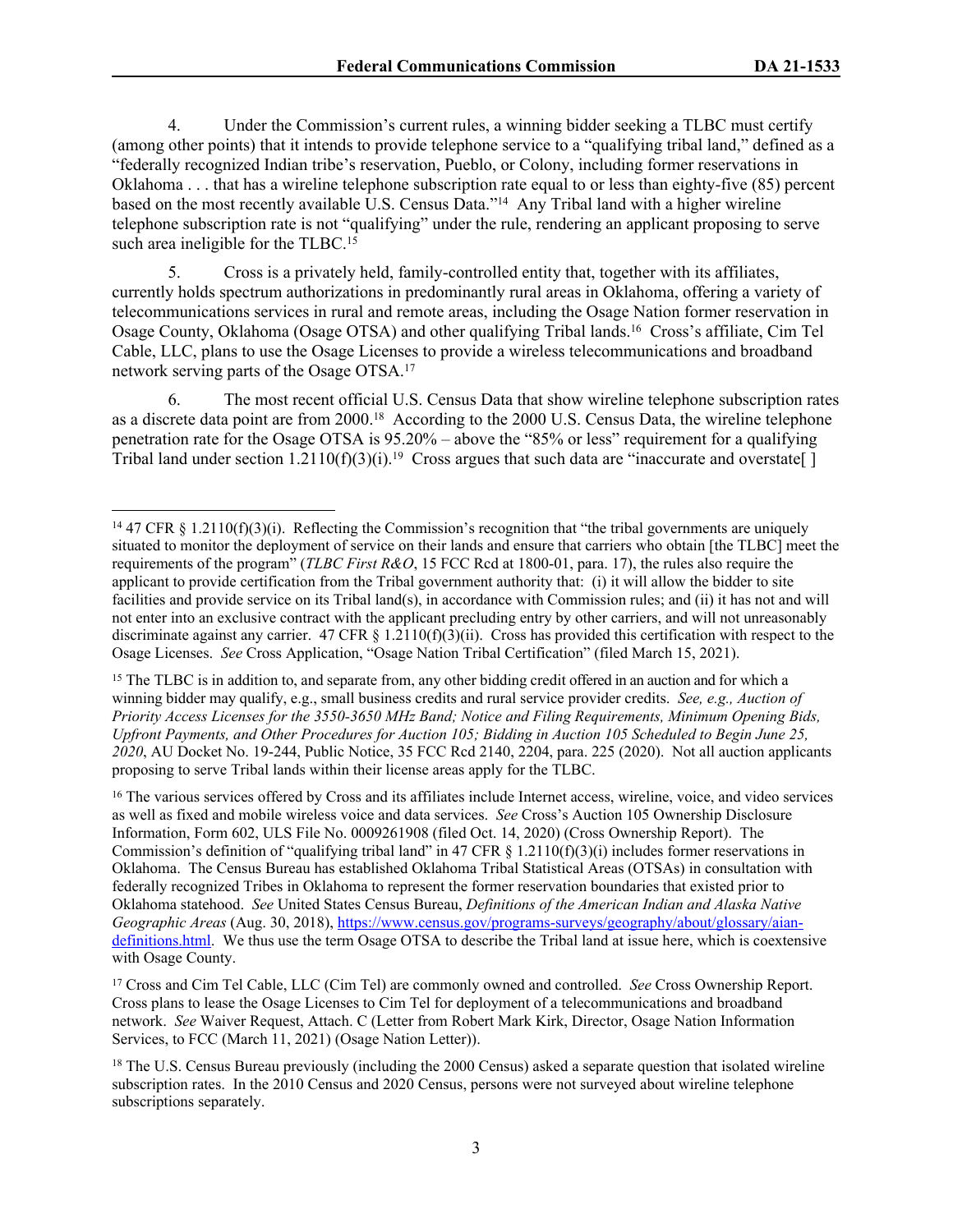the telephone penetration rate within the Osage Nation," and provides more recent data, including, among other sources, a study by the Tribal authority and Commission-published reports, "showing rates well below the 85% threshold to be accurate."<sup>20</sup>

7. Specifically, Cross cites the Commission's own Voice Telephone Services (VTS) report, compiled by the Office of Economics and Analytics (OEA) using Form 477 submissions by wireline carriers, as of December 2018.<sup>21</sup> The VTS reports include tables sorted by county for fixed voice services. The report as of December 2018 shows a wireline penetration rate for Osage County, Oklahoma, of 33%, and as Cross notes, Osage County is coterminous with the Osage OTSA.22 Cross further states that the rate has declined in every reporting period since 2014.<sup>23</sup> The most recent VTS report released by OEA (after Cross submitted its Waiver Request) indicates a wireline penetration rate of 32% for Osage County as of June 2019, declining steadily from 52% as of June 2014.<sup>24</sup>

8. In further support of the Waiver Request, Cross attaches a letter signed by Robert Kirk, the Director of Information Services for the Osage Nation. Kirk states he is "responsible for communications and information services for the Osage Nation's various agencies and [is] generally familiar with both the communications services available around Osage County and Osage Nation members' usage of communications services."<sup>25</sup> He agrees "with the FCC's recent data which show landline penetration rates lower than 40% in Osage County."<sup>26</sup>

9. The Osage Nation Letter also describes a study commissioned by the Osage Nation to determine the feasibility of deploying a broadband network to serve its members (Study). Cross provides a copy of the Study and asserts that it is "relevant concerning telephone penetration and the overall connectivity status of the Osage Nation community."<sup>27</sup> Kirk explains that the Study "included forecasted penetration rates in each community in Osage County, several of which were in the 40-50% range and all of which were well under the 95.2% figure from the 2000 Census."<sup>28</sup> He states that the Osage Nation

<sup>19</sup> The 2000 U.S. Census Data is posted on the FCC's webpage, *Tribal Lands Bidding Credits*, [https://www.fcc.gov/tribal-lands-bidding-credits,](https://www.fcc.gov/tribal-lands-bidding-credits) "Cross References" tab (last visited Dec. 2, 2021).

21 The VTS reports are posted on the FCC's webpage, *Voice Telephone Services Report*, [https://www.fcc.gov/voice](https://www.fcc.gov/voice-telephone-services-report)[telephone-services-report](https://www.fcc.gov/voice-telephone-services-report) (last visited Dec. 2, 2021).

<sup>22</sup> *See* Jon D. May, *Osage County*, *The Encyclopedia of Oklahoma History and Culture*, <https://www.okhistory.org/publications/enc/entry.php?entry=OS004> (last visited Dec. 2, 2021); Waiver Request at 1 n.2.

<sup>23</sup> Waiver Request at 3.

 $^{24}$  This latest report, released May 7, 2021, includes county data going back to June 2014. Cross also cites an article and chart published by Statista showing the same situation on a national level: a significant decline in U.S. households with landline telephones starting at nearly 100% in 2004 and plummeting to below 40% in 2019. Statista indicates that its chart reflects data from the Centers for Disease Control and Prevention, based on tracking of landline and wireless phone ownership in the United States since 2004 as part of its biannual National Health Interview Survey. *See* Waiver Request at 3 (citing, *id*. n.5, Felix Richter, *Landline Phones Are a Dying Breed* (June 15, 2020),<https://www.statista.com/chart/2072/landline-phones-in-the-united-states/>).

<sup>25</sup> *See* Osage Nation Letter at 1.

<sup>26</sup> *Id*.

<sup>27</sup> Waiver Request at 5 and Exh. B. Cross states that the Study, issued in 2015, "indicates that it relied on multiple sources of data, including U.S. Census data from 2009 to 2013, to compile variables for developing subscriber penetration rates," and that "its final subscriber forecast for the Osage Nation resulted in an overall average take rate of 44% for all residences and 58% for all businesses." Waiver Request at 6.

<sup>(</sup>Continued from previous page)

<sup>20</sup> Cross Waiver Request at 1, 6. *See also, generally*, Cross Waiver Request.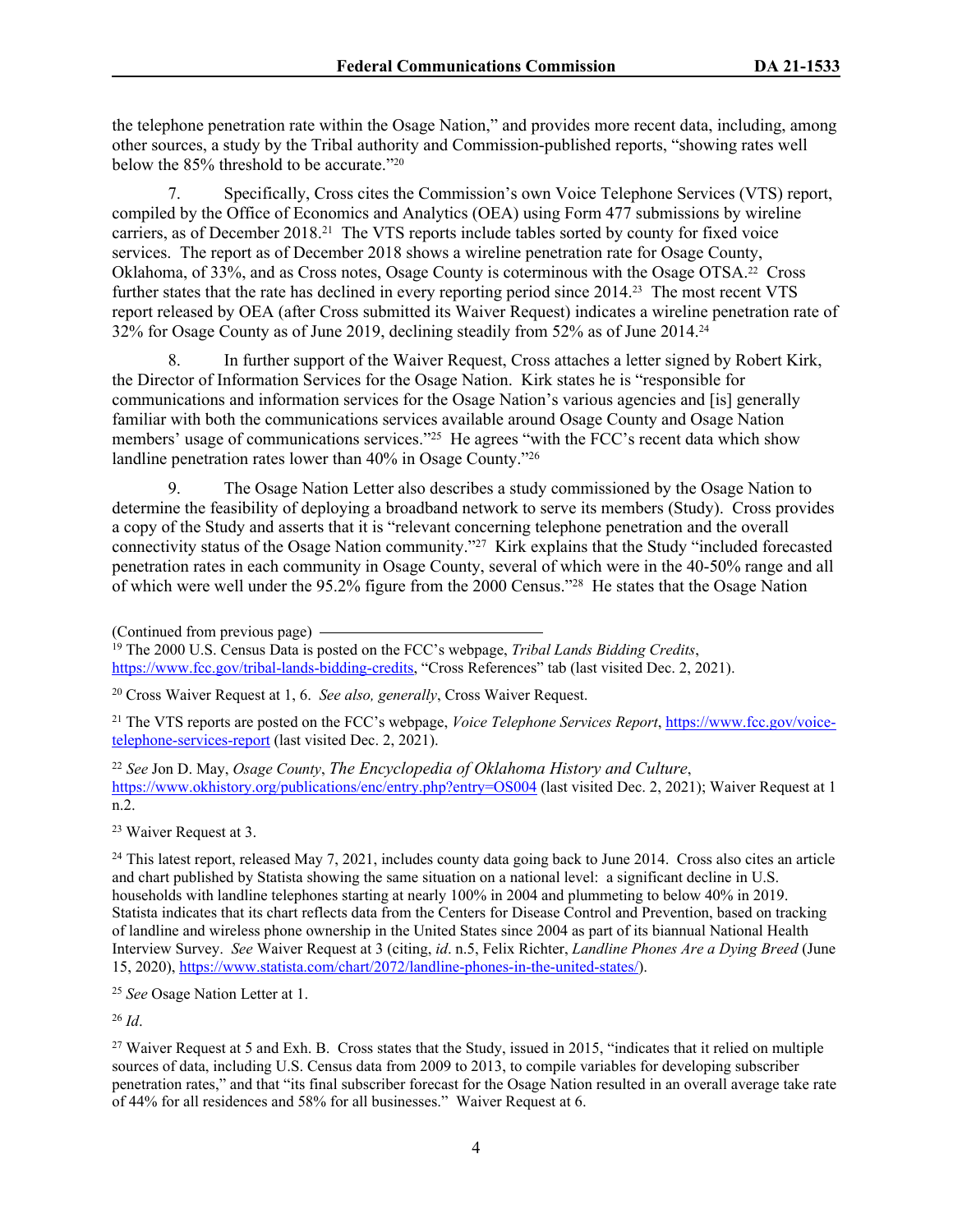"fully support[s] Cross Telephone's request to waive the requirement to use 2000 Census data for purposes of determining qualifying tribal lands and to use more recent FCC data instead," as his "local knowledge and Osage Nation's penetration forecasts align with the FCC's data."<sup>29</sup>

10. Cross also provides recent data based on the U.S. Census Bureau's 2019 American Community Survey (ACS) for the Osage OTSA, "indicating smartphone ownership rates of 75.3%, which includes a 12.3% rate of 'smartphone with no other type of computing device,'" as well as "an 'Internet subscription rate of 72.5% and a 'cellular data plan' rate of 59.1%, which includes a 15.3% rate of 'cellular data plan with no other type of Internet subscription.'"<sup>30</sup> Although these alternative data points do not isolate wireline telephone subscriptions. Cross argues that they are also pertinent as they "provide equivalent telephonic connectivity and/or access to voice services as wireline telephone service," because "people tend to drop landline service as they adopt mobile service."<sup>31</sup> And yet, Cross contends, even these metrics demonstrate that the Osage Nation "remains underserved as all of these ownership and subscription rates fall well below the 85% wireline telephone penetration threshold of the current rule."<sup>32</sup>

11. According to Cross, based on these more recent various alternative sources and metrics, a waiver is appropriate and "squarely within the public interest."<sup>33</sup> Specifically, Cross argues that there is good cause under section 1.3 of the Commission's rules to permit reliance on more recent alternative data, and adds that using these data sources would better serve the purpose of the TLBC rules in this case.<sup>34</sup>

# **III. DISCUSSION**

12. Section 1.925(b)(3) of the Commission's rules states that the Commission may grant a request for waiver when either (i) "[t]he underlying purpose of the rule(s) would not be served or would be frustrated by application to the instant case, and . . . grant of the requested waiver would be in the public interest," or (ii) "[i]n view of unique or unusual factual circumstances of the instant case, application of the rule(s) would be inequitable, unduly burdensome or contrary to the public interest, or the applicant has no reasonable alternative."<sup>35</sup>

(Continued from previous page)

<sup>28</sup> Osage Nation Letter at 1.

<sup>29</sup> *Id*.

<sup>30</sup> Waiver Request at 4-5 (citing and providing U.S. Census Bureau, American Community Survey, 2019 ACS 5-Year Estimates Subject Tables, Table S2801, *Types of Computers and Internet Subscriptions*, https://data.census.gov/cedsci/table?q=Telephone,%20Computer,%20and%20Internet%20Access&g=2500000US25 95&tid=ACSST5Y2019.S2801&hidePreview=true).

<sup>31</sup> Waiver Request at 4.

<sup>32</sup> *Id*. at 4-5.

<sup>33</sup> *Id*. at 4, 6.

35 47 CFR § 1.925(b)(3).

<sup>34</sup> *Id*. at 1-2 (citing 47 CFR § 1.3), 4, 6.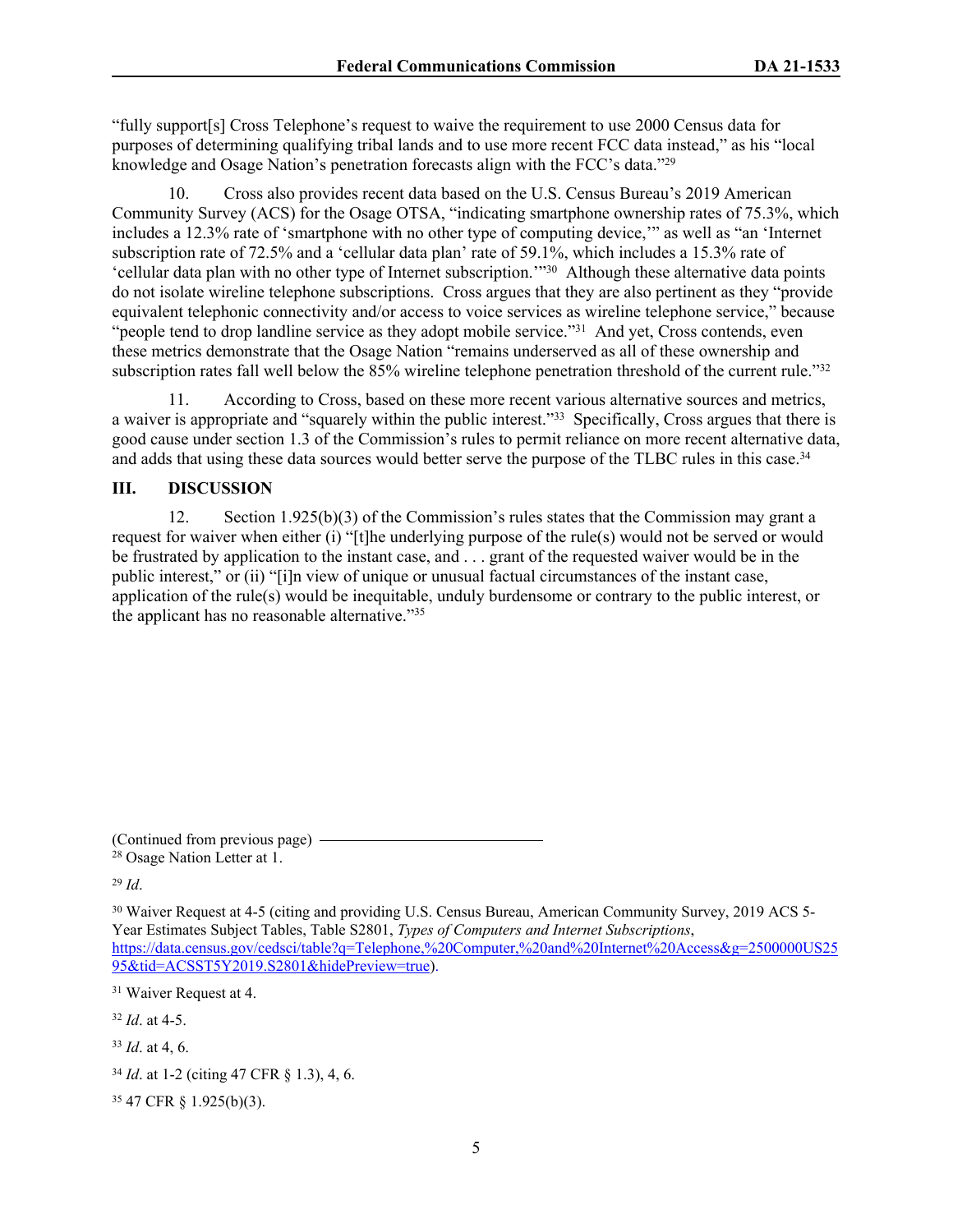13. Based on the facts of this case and evidence that this specific Tribal land is underserved, we find that waiver relief is warranted pursuant to section  $1.925(b)(3)(i).^{36}$  As discussed above,<sup>37</sup> the underlying purpose of the TLBC rules and policies is to promote the deployment of telecommunications services on underserved or unserved Tribal lands and to provide incentives to carriers to provide such service and mitigate the economic risks of doing so. In establishing the TLBC program, the Commission stated that "we have a duty to do all that we can to ensure that access to [telecommunications] services on tribal lands is increased well beyond current levels."<sup>38</sup> When it modified the TLBC rules and procedures to further enhance the incentives, the Commission emphasized "the seriousness with which we approach the subject of providing telecommunications service to underserved Americans."<sup>39</sup> It stated that "more can be done to increase access to telecommunications and information services in Indian Country and that it is continually appropriate to develop and apply policies aimed at promoting further deployment of wireless services to tribal lands."<sup>40</sup> We continue to place a high priority on ensuring that Tribal communities have improved access to advanced wireless telecommunications services.

14. As noted above, in its surveys for 2010 and 2020 (following the Commission's adoption of the TLBC rules and policies), the U.S. Census did not include a question about wired telephone subscriptions as a stand-alone data point. Notably, in seeking comment on modifications to the TLBC rules and policies, the Commission invited proposals to use data sources other than the U.S. Census Data. Specifically, the Commission stated that, while it had determined penetration levels according to Census Data in administering the TLBC, "we are not opposed to considering other methods of determining the actual telephone penetration rate on tribal lands. Accordingly, we welcome comments proposing the use of other sources of data that accurately reflect penetration rates."<sup>41</sup> In taking this approach, the Commission was focused on using accurate and current data in determining whether a Tribal community is unserved or underserved to achieve the Commission's purpose in targeting those Tribal communities with the greatest need for access to telecommunications service.<sup>42</sup> We find that, under the circumstances of this case and for the reasons discussed below, the underlying purpose of the rule would not be served by application to the instant case, and grant of the requested waiver would be in the public interest.<sup>43</sup>

<sup>36</sup> While Cross based its Waiver Request on 47 CFR § 1.3, which allows the Commission to waive its rules for good cause shown, we evaluate the request under the provisions of 47 CFR § 1.925, which apply specifically to wireless radio services applications and proceedings. The Commission has found that "the material provisions" of the waiver standards under sections 1.925 and 1.3 are "virtually identical." *See, e.g., Delta Radio, Inc.,* Memorandum Opinion and Order, 18 FCC Rcd 16889, 16891, para. 7 (2003); *TerreStar Corporation Request for Temporary Waiver of Substantial Service Requirements for 1.4 GHz Licenses,* WT Docket No. 16-290, Order on Reconsideration, 35 FCC Rcd 4354, 4359 n. 41 (WTB MD 2020) (citations omitted). In finding that Cross has met the burden of justifying a waiver under section 1.925, our reasoning applies equally to a determination under section 1.3 of the rules.

<sup>37</sup> *See supra* paras. 2-3.

<sup>38</sup> *TLBC First R&O*, 19 FCC Rcd at 11798-99, para 10.

<sup>39</sup> *TLBC Third R&O*, 19 FCC Rcd at 17658, para. 13.

<sup>40</sup> *Id*. at 17659, para 16.

<sup>41</sup> *TLBC Second R&O*, 18 FCC Rcd at 4786 n.46.

*<sup>42</sup>* In the *TLBC Third R&O*, the Commission retained without discussion the "most recently available U.S. Census Data" in the rule's definition of "qualifying tribal land." *TLBC Third R&O*, 19 FCC Rcd at 17663, App. A (Final Rules); 47 CFR § 1.2110(f)(3)(i).

<sup>43</sup> *See* 47 C.F.R. § 1.925(b)(3)(i).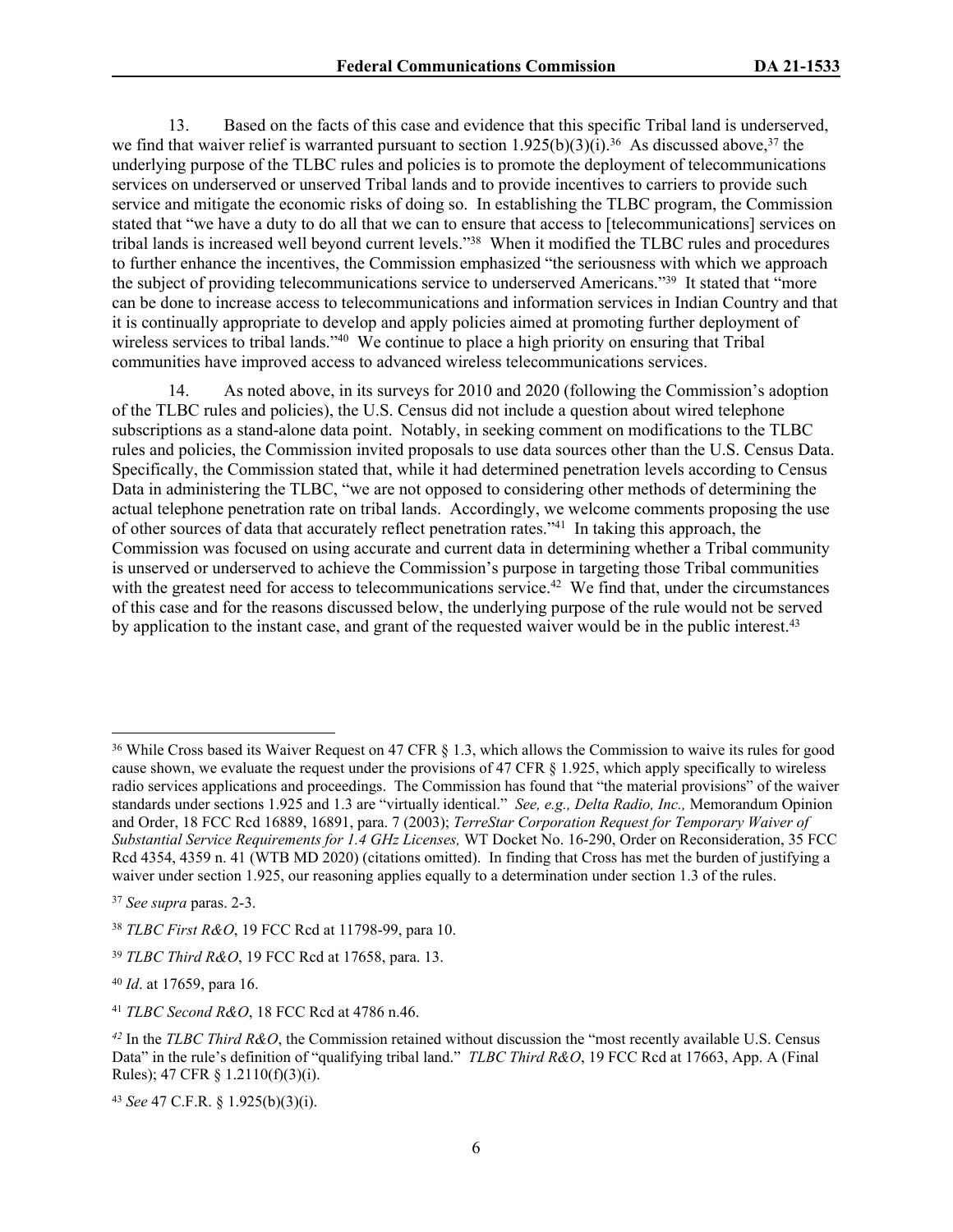15. More specifically, in the instant case, we are persuaded by the evidence presented by the Tribal authority and Cross that the 2000 U.S. Census Data, which are "the most recently available" data, do not accurately reflect the wireline penetration rate for the Osage Nation today. Cross has provided various data that are more recent from alternative credible sources, including the Study done for the Osage Nation and testimony from the Tribal authority itself, as well as the Commission's own published VTS reports, which, we note, the Commission has cited in other contexts.<sup>44</sup> All of these various data belie the accuracy today of the 92.5% wireline penetration rate reported in the 2000 U.S. Census Data. Indeed, these various data on the record show that residents within the Osage OTSA are underserved in terms of their access to telecommunications services – exactly the type of Tribal community envisioned by the Commission in establishing the TLBC program.45 Based on the totality of the data presented by Cross and the Osage Nation authority, we find that strict application of the rule in this case would frustrate the underlying purpose of the TLBC rules to encourage and facilitate the deployment of wireless services to underserved Tribal lands, and more specifically, would frustrate the Commission's purpose – i.e., measurement accuracy and reliability – in adopting section  $1.2110(f)(3)(i)$ 's requirement to use the "most recently available U.S. Census Data."

16. The TLBC rules expressly require the participation of the relevant Tribal government, and Cross timely filed the requisite Tribal certification executed by the Osage Nation authority.<sup>46</sup> Additionally, in the Osage Nation Letter filed in support of the Waiver Request, Mr. Kirk states they are "deeply interested in [the Cross affiliate's] plans to deploy a network in Osage Nation providing additional connectivity options to our members" and they "look forward to the opportunities presented by CBRS spectrum and [such] deployment."<sup>47</sup> Cross has engaged the Osage Nation Tribal authority consistent with the Commission's vision in establishing the TLBC program, and we give considerable weight to the Osage Nation's comments supporting the Waiver Request.48 Allowing Cross to rely in this case on the more recent credible data sources discussed in this Order (versus the 2000 U.S. Census Data) will facilitate realization of the plan to use the Osage Licenses to offer advanced wireless services within the Osage OTSA, thus meeting an important policy goal of the TLBC rules. We therefore also conclude that a waiver of section  $1.2110(f)(3)(i)$  serves the public interest. Accordingly, for all the reasons

<sup>46</sup> *See supra* note 14.

<sup>44</sup> *See, e.g., Modernizing Unbundling and Resale Requirements in an Era of Next-Generation Networks and Services*, WC Docket No. 19-308, Report and Order, 35 FCC Rcd 12425, 12453-54 (2020) (discussing changes in the marketplace for voice telephone services, the decline in wireline switched access lines, and increased competition faced by local exchange carriers (LECs), citing (*see id*. nn. 231, 233-234) OEA's published VTS report as of Dec. 31, 2018, and "FCC Form 477 Local Voice Subscription Data, preliminary data as of Dec. 31, 2019") (preliminary data are subject to corrections by the providers before the final reports are published); *Petition of USTelecom for Forbearance Pursuant to 47 U.S.C. § 160(c) to Accelerate Investment in Broadband and Next-Generation Networks*, WC Docket No. 18-141, Memorandum Opinion and Order, 34 FCC Rcd. 6503, 6508-11 (2019) (discussing, in decision to forbear from certain legacy obligations imposed on incumbent LECs, a transition from switched access voice services to alternative voice services, citing (*see id*. nn.36, 38-45, 48-49) the VTS report as of June 30, 2017).

<sup>45</sup> *Cf. Request for Waiver of the Definition of "Federally Recognized Tribal Land" Under Section 1.2110(f)(3)(i) of the Commission's Rules to Include Additional Areas within the Eastern Navajo Agency of the Navajo Nation,* AU Docket 14-78, Order, 29 FCC Rcd 13769, 13774, para. 12 (WTB 2014) (waiving 47 CFR § 1.2110(f)(3)(i) to expand the definition of "qualifying tribal land" to include additional areas within the Eastern Navajo Agency of the Navajo Nation, thereby allowing any winning bidder in Auction 97 to seek eligibility for the TLBC in those underserved areas of New Mexico) (*Eastern Navajo Waiver Order*).

<sup>47</sup> Osage Nation Letter at 1-2.

<sup>48</sup> *See, e.g., Eastern Navajo Waiver Order,* 29 FCC Rcd at 13773, para. 10.